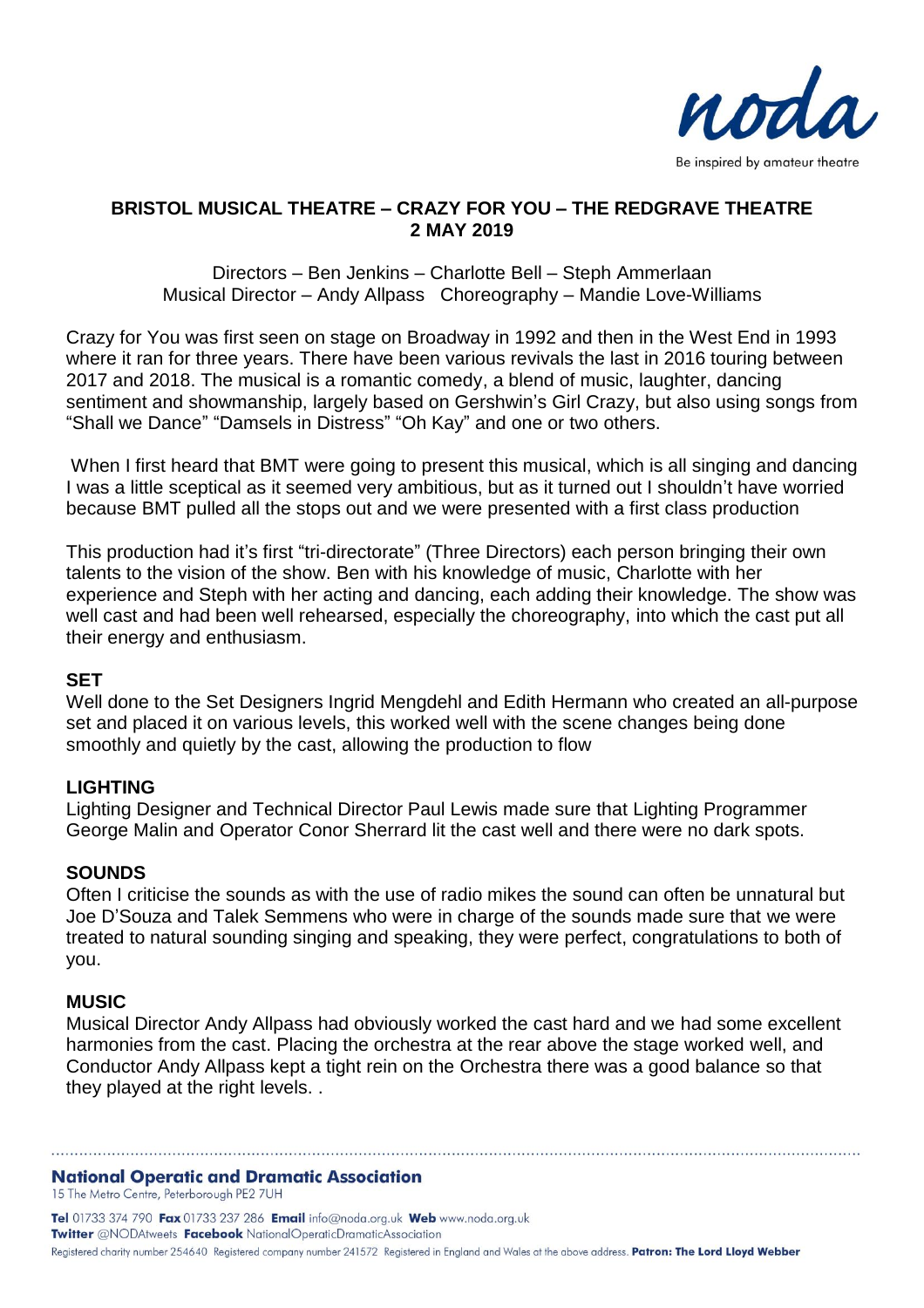

# **CHOREOGRAPHY**

Mandie Love-Williams created some impressive choreography, the tap dancing was excellent, and it was obvious that you had rehearsed them well. and the cast looked as though they had been dancing forever. The Main characters danced as if it came naturally to them and there was so much energy, enthusiasm and most of all done with a smile on their faces, they looked to be enjoying themselves. Well done

# **COSTUMES**

Jane Stuart-Brown had her work cut out to provide all of the colourful costumes, congratulations on making sure that all the cast were dressed in period outfits and especially the pink outfits of the Follies which lit up the stage when they appeared.

# **THE CAST**

# **BOBBY CHILD (Josh Bayton)**

This character needs to be an excellent dancer, singer and actor, because he is on stage for a large part of the show being involved in 12 songs. Josh ticked all the necessary boxes and gave an outstanding performance. We could feel the attraction between you and Polly and the drunk scene with Bela was comedy at its best. Good clear singing and speaking voice and your dancing was impressive, you took command of the stage, there was good interaction with all the members of the cast, and you handled all of your twelve songs with ease. Congratulations on a professional style performance.

# **BELA ZANGLER (Dominic Ammerlaan)**

This character is the musical producer and must have an Hungarian accent, also must have good comedy timing. Dom found this easy to do and gave an excellent performance, there was the flirtation with Tess which Dom interacted well with her and with Bobby, especially in the hilarious drunk scene of the song "What Causes That" where it is essential that the characters mirror each other, this was well handled, this was first class performance, well done.

# **LANK HAWKINS (Scott Allen)**

This is another comedy role, the character being in love with Polly, but is also out to take the Deadrock Theatre away from her and her Father. Scott was well suited to this role and brought out all the comedy, there was good interaction with Polly and the other members of the cast, and you were completely at the mercy of Irene in the song "Naughty Baby" where she seduces you. Well-done on a convincing performance.

# **EVERETT BAKER (Terry Maggs)**

Polly's father, always reminiscing about the days gone by and your wife, Terry made this role his own and gave a confident performance, you interacted well with Polly and you are attracted to Lottie Child, who is domineering and bossy and this suits you, so that you fall madly in love with her. Well done on a convincing performance.

#### **National Operatic and Dramatic Association** 15 The Metro Centre, Peterborough PE2 7UH

Tel 01733 374 790 Fax 01733 237 286 Email info@noda.org.uk Web www.noda.org.uk **Twitter** @NODAtweets Facebook NationalOperaticDramaticAssociation Registered charity number 254640 Registered company number 241572 Registered in England and Wales at the above address. Patron: The Lord Lloyd Webber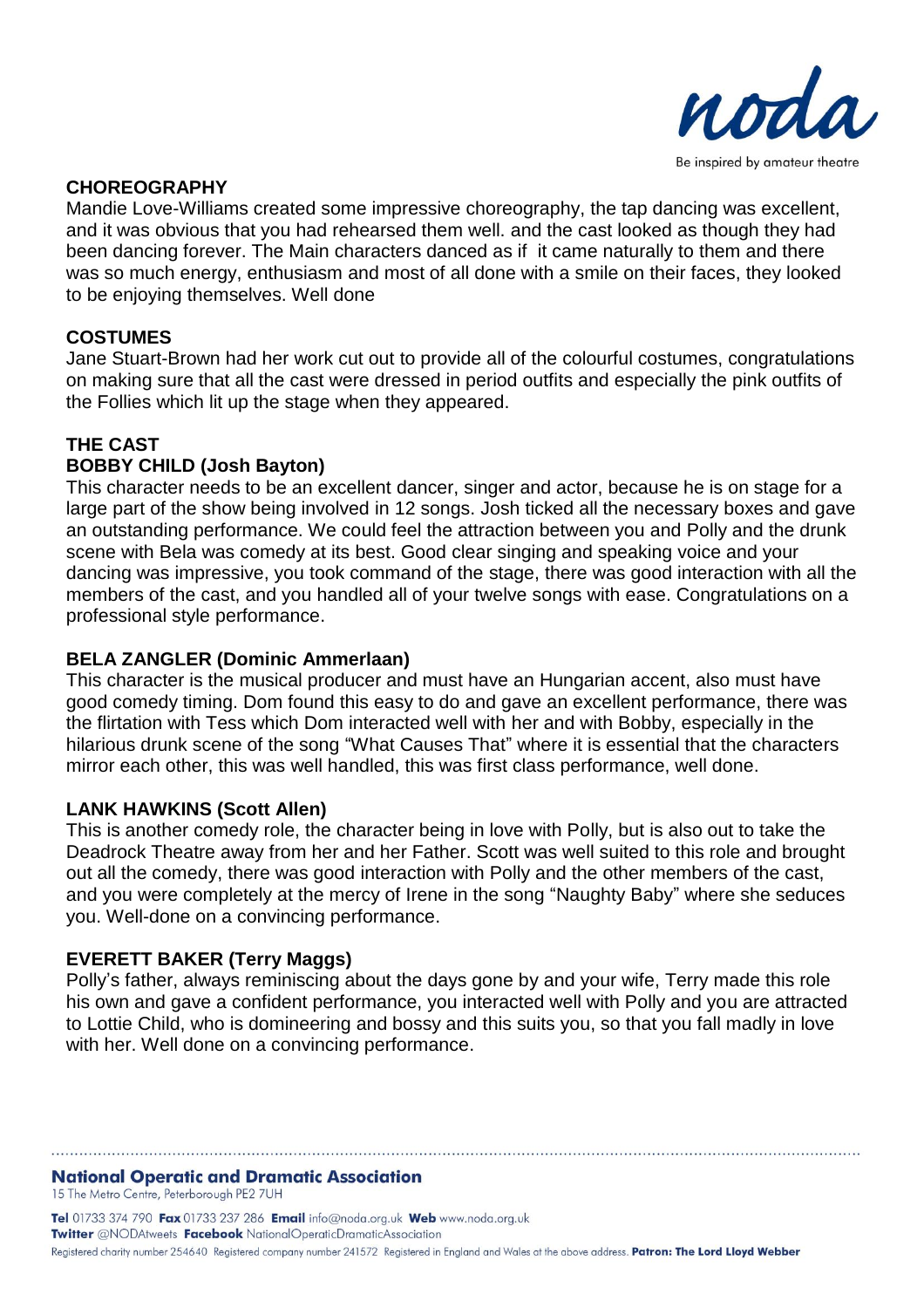

# **POLLY BAKER (Kat Stokes)**

Everett's daughter and the only woman in Deadrock, this has to be a strong character who takes charge every time she enters and Kat created just the right role, this was a confident and strong performance, you had obviously thought about the character and you interacted well with Bobby and it was obvious that you were in love with him. You have a natural stage presence and gave an outstanding performance, good dancing and a clear strong singing voice, you took command on stage on your entrances. Congratulations on a memorable performance.

### **TESS (Anna Prior)**

Follies Dancer pursued by Bela Zangler, there was good interaction between you and Bela, always just out of reach, this was a confident performance, good dancing and a strong clear voice, and as always, all done with a smile on your face, a well-thought-out performance, well done.

# **IRENE ROTH (Cathy Marsh)**

Bobby's domineering fiancé of five years, you created just the character that the role demands and you finally accept the fact that Bobby won't marry you and then you fall madly in love with Lank and you seduce him with your song "Naughty Baby" a natural performance you have a good clear voice and you dance well, this was a well thought out interpretation of the character, well done.

# **EUGENIE FODOR (Mandie Love-Williams) - PATRICIA FODOR (Claire Page)**

I couldn't understand the role that these two characters took, they seemed out of place, but despite that you both made a lasting impression and you both manged to go OTT and there was some excellent comedy moments between you and the citizens of Deadrock, well done on two eye-catching performances.

# **MRS LOTTIE CHILD (Debbie Tonkin)**

Bobby's business orientated and controlling Mother, Debbie made the role her own and we were treated to a convincing portrayal of the character, good interaction with Bobby and other members of the cast, this was a strong performance, you brought out all the sides of the role and finally you captured the heart of Polly's father. Well done on a convincing performance.

### **PERKINS (Rob Wood)**

Only a brief appearance, but as the bank employee you looked just right in your attitude and stance, you were also Custus of the cowboys, a confident performance, well done.

# **THE FOLLIES**

An all singing and dancing group of eight, with the appropriate movement and high-pitched voices of the period you all looked the part, in your pink sparkling costumes Excellent dancing and singing you all lit up the stage on your appearances, well done on your outstanding performances.

### **National Operatic and Dramatic Association**

15 The Metro Centre, Peterborough PE2 7UH

Tel 01733 374 790 Fax 01733 237 286 Email info@noda.org.uk Web www.noda.org.uk **Twitter** @NODAtweets Facebook NationalOperaticDramaticAssociation Registered charity number 254640 Registered company number 241572 Registered in England and Wales at the above address. Patron: The Lord Lloyd Webber